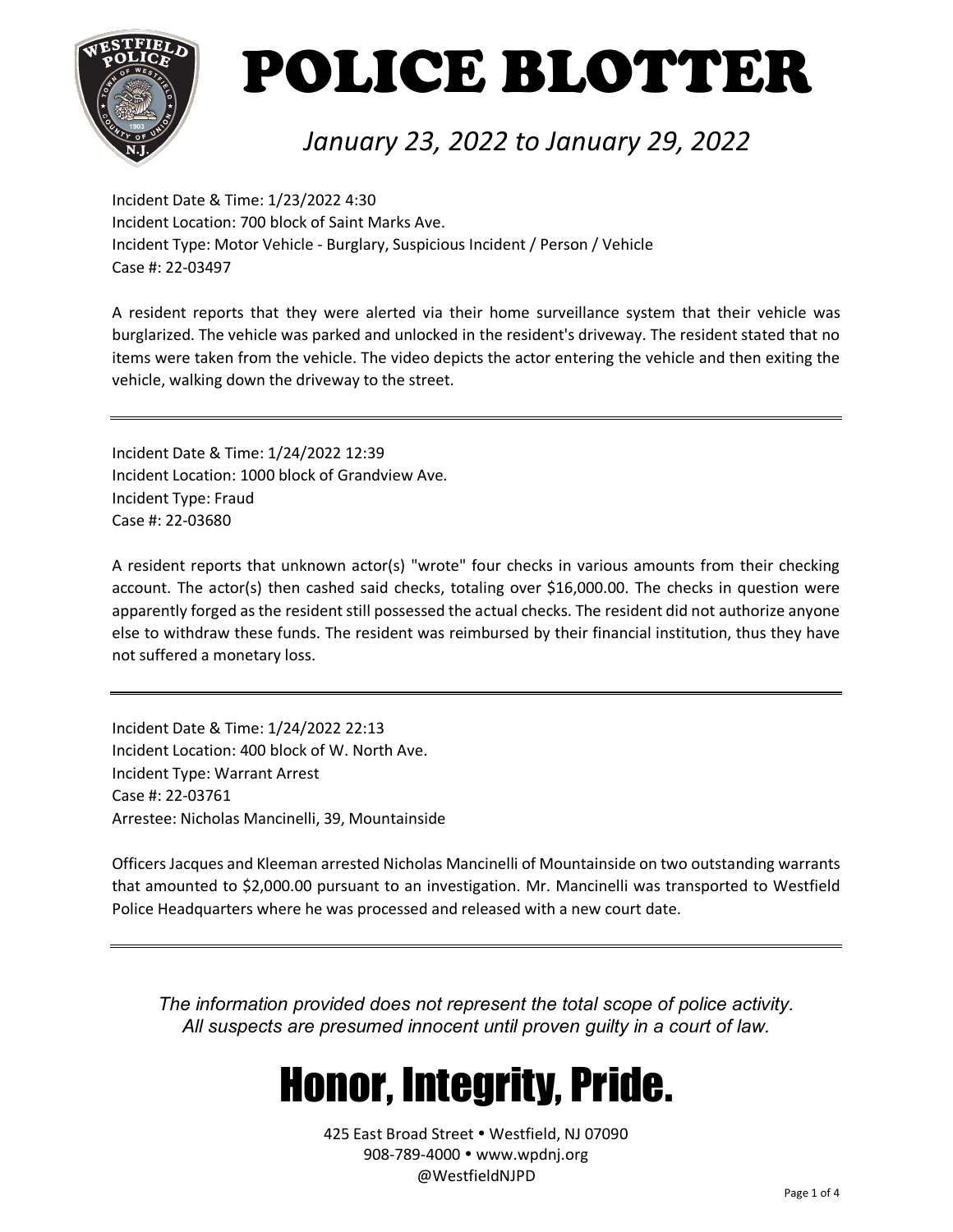

#### *January 23, 2022 to January 29, 2022*

Incident Date & Time: 1/25/2022 9:26 Incident Location: S. Euclid Ave. & Lenox Ave. Incident Type: Warrant Arrest Case #: 22-03835 Arrestee: Suzanne Iden, 46, Cranford

Suzanne Iden of Cranford was stopped by Officer O'Holla in the area of South Euclid Avenue and Lenox Avenue for a motor vehicle violation. A warrant for Iden from Bridgewater Municipal Court was located and confirmed. Iden was placed under arrest on scene. Iden was subsequently released on scene after being RORed from Bridgewater Municipal Court.

Incident Date & Time: 1/25/2022 12:36 Incident Location: 300 block of Orenda Cir. Incident Type: Motor Vehicle - Burglary - Attempted, Motor Vehicle - Burglary, Theft Case #: 22-03856

A resident reported that their vehicle was entered by an unknown actor. This vehicle was left unlocked while parked in the victim's driveway. The actor then utilized the garage door opener in this vehicle to gain access to the victim's garage. The actor then entered the garage and attempted to enter another vehicle owned by the victim, however, this vehicle was locked while parked in the garage. The actor then fled the property into an awaiting vehicle. Said vehicle was observed by a neighboring police jurisdiction and determined that the suspect vehicle was in fact stolen from New York City. It was subsequently learned that the garage door opener was stolen by the actor as they fled the scene. The approximate value of the garage door opener is \$50.00.

*The information provided does not represent the total scope of police activity. All suspects are presumed innocent until proven guilty in a court of law.*

### Honor, Integrity, Pride.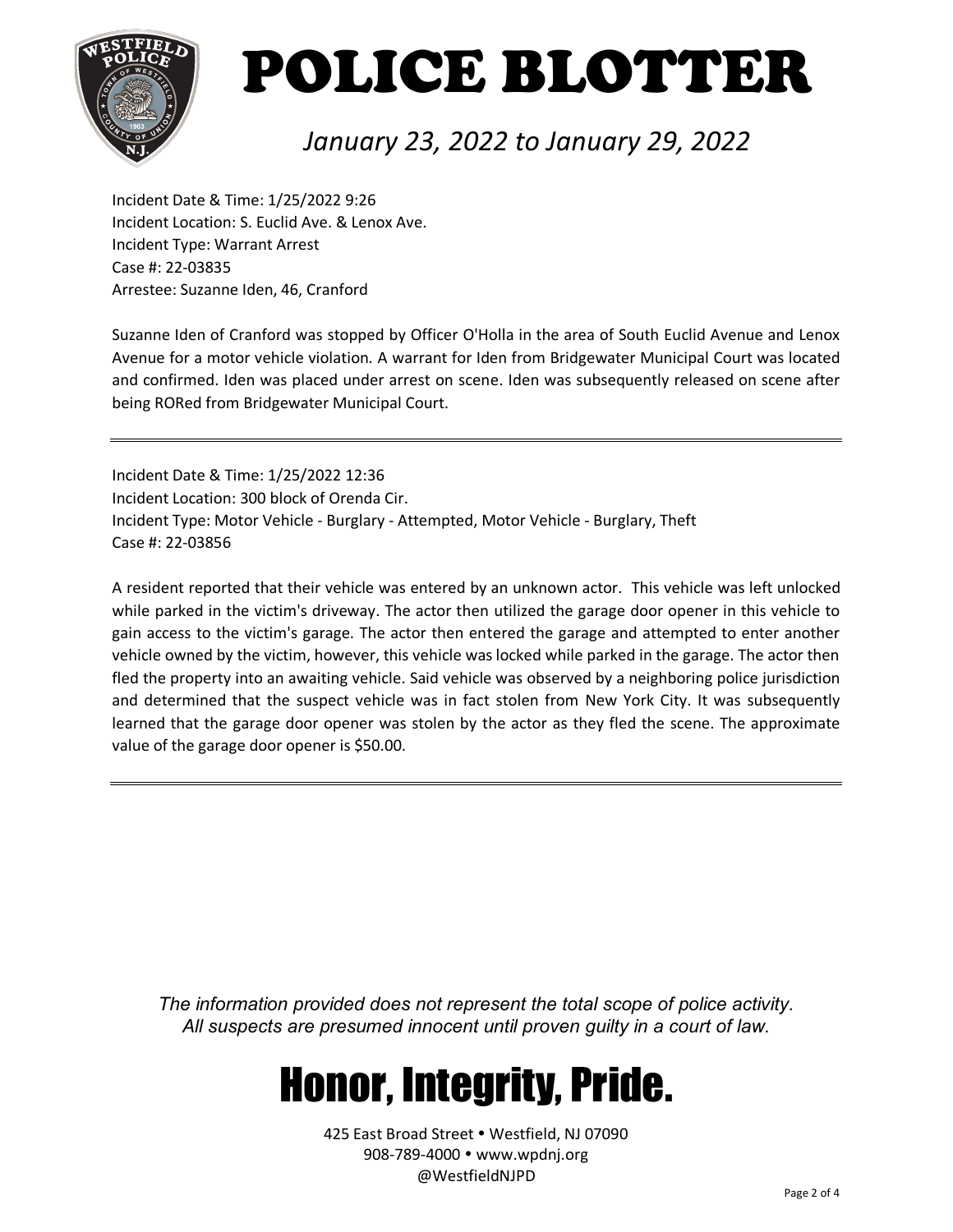

#### *January 23, 2022 to January 29, 2022*

Incident Date & Time: 1/25/2022 21:06 Incident Location: 400 block of Birch Pl. Incident Type: Fraud Case #: 22-03947

A resident of the 400 block of Birch Place reported that a suspect attempted to purchase an iPad valued at \$958.56. The victim stated that the iPad was purchased utilizing their PayPal account and he was able to cancel the transaction before it was shipped. The victim suffered no monetary loss.

Incident Date & Time: 1/26/2022 9:29 Incident Location: 1100 block of Minisink Way Incident Type: Fraud, Identity Theft Case #: 22-04039

A resident of the 1100 block of Minisink Way reported being a victim of identity theft and fraud. Victim stated that he was notified by a financial institution regarding an unknown actor(s) using his identity to open a fraudulent bank account in his name. After confirming that the bank account was fraudulent, it was closed without any monetary loss.

Incident Date & Time: 1/26/2022 10:07 Incident Location: 100 block of Brightwood Ave. Incident Type: Fraud Case #: 22-04030

A resident of the 100 block of Brightwood Avenue reported being a victim of fraud. According to the resident, unknown actor(s) used his and his wife's personal information to fraudulently open bank accounts in their names. Both of the fraudulent accounts were closed by the financial institution and residents did not suffer any monetary loss.

*The information provided does not represent the total scope of police activity. All suspects are presumed innocent until proven guilty in a court of law.*

### Honor, Integrity, Pride.